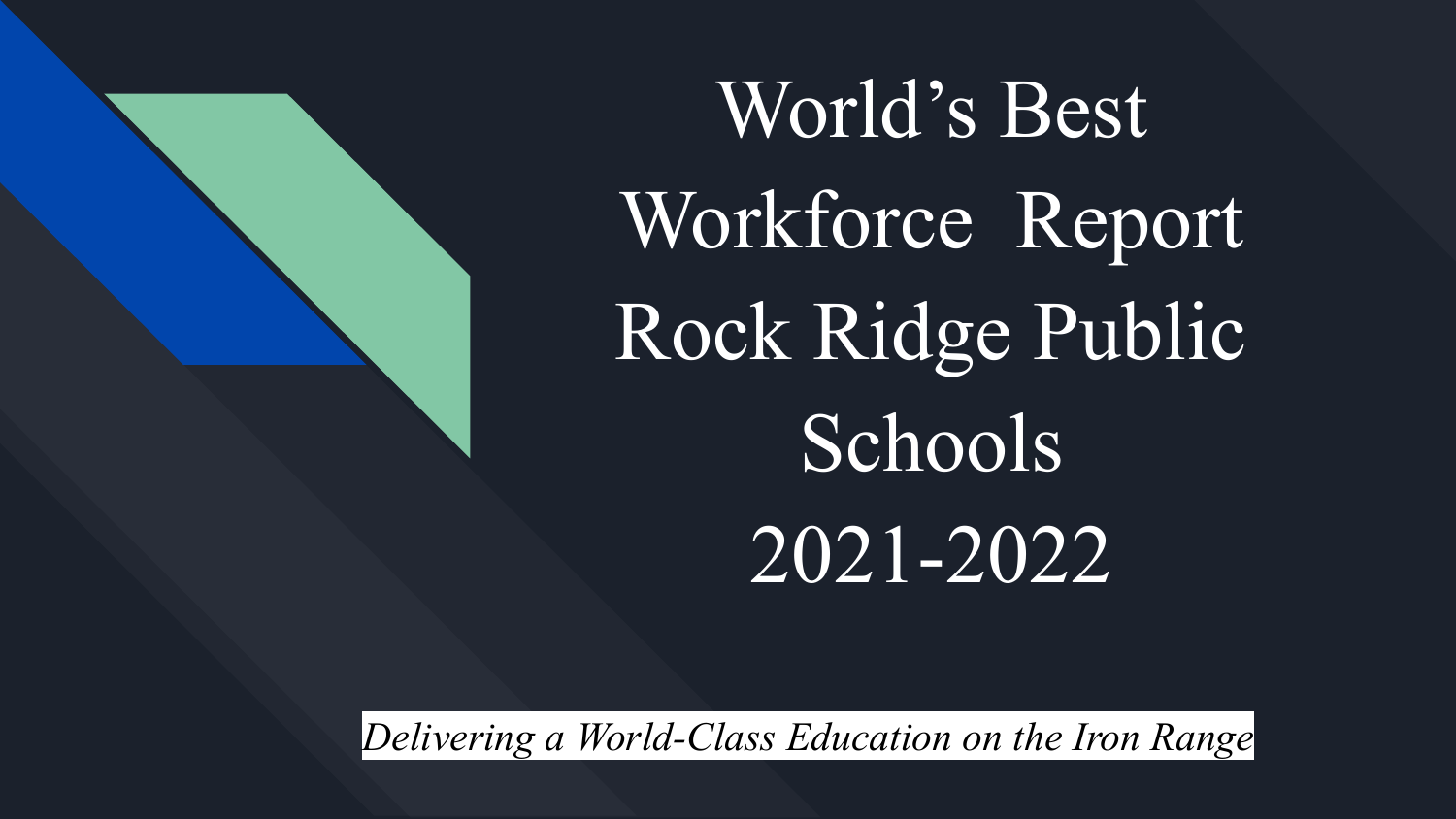# What is the WBWF?

• Minnesota Statutes 2013 section 120B.11

● Aligns existing district plans that are aimed at supporting student achievement and preparing students to be successful 21st century citizens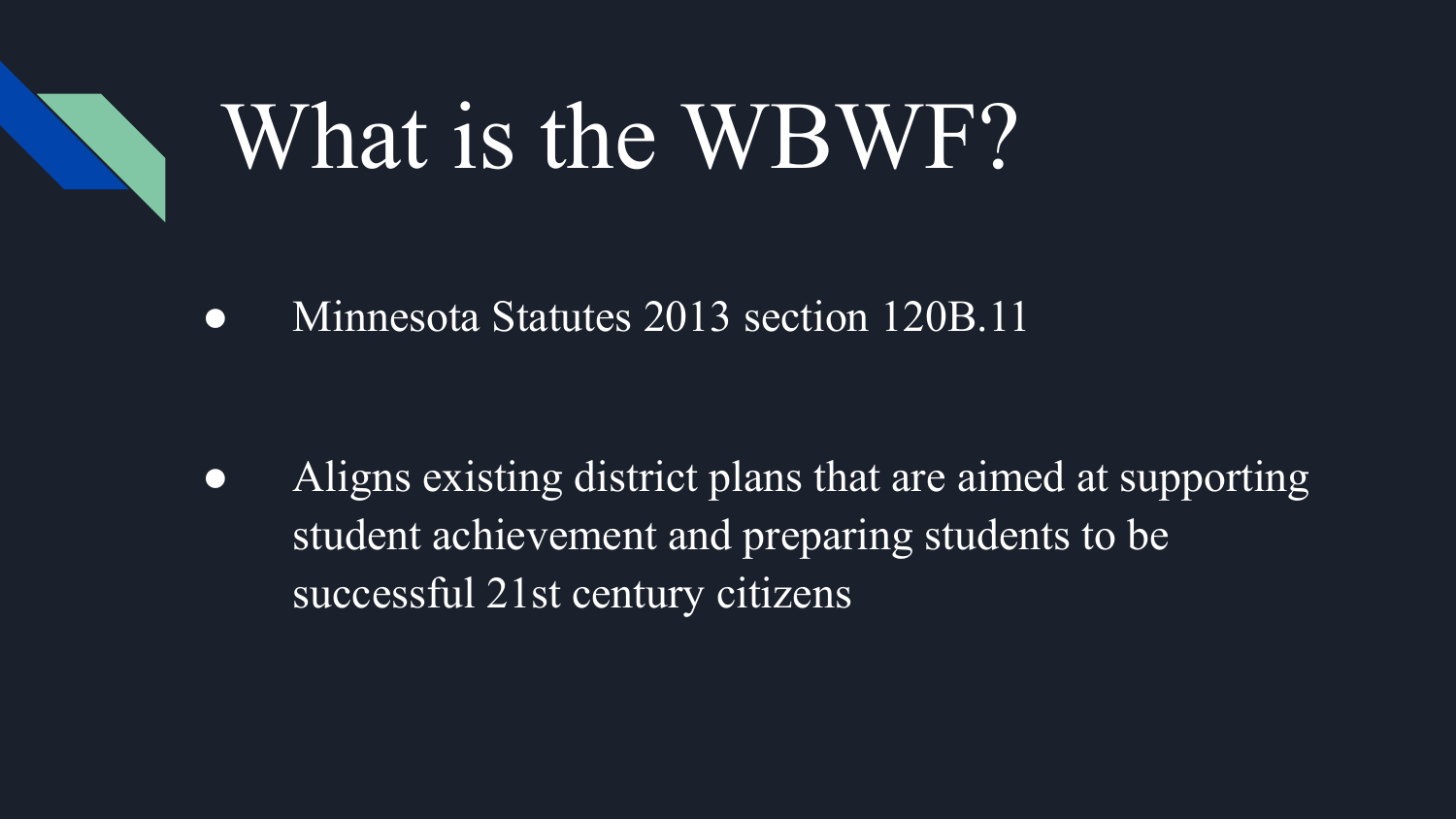

### 5 Goal Areas

- All students are ready for school
- All third graders achieve grade-level literacy
- All racial and economic achievement gaps between students are closed
- All students are ready for career and college
- All students graduate from high school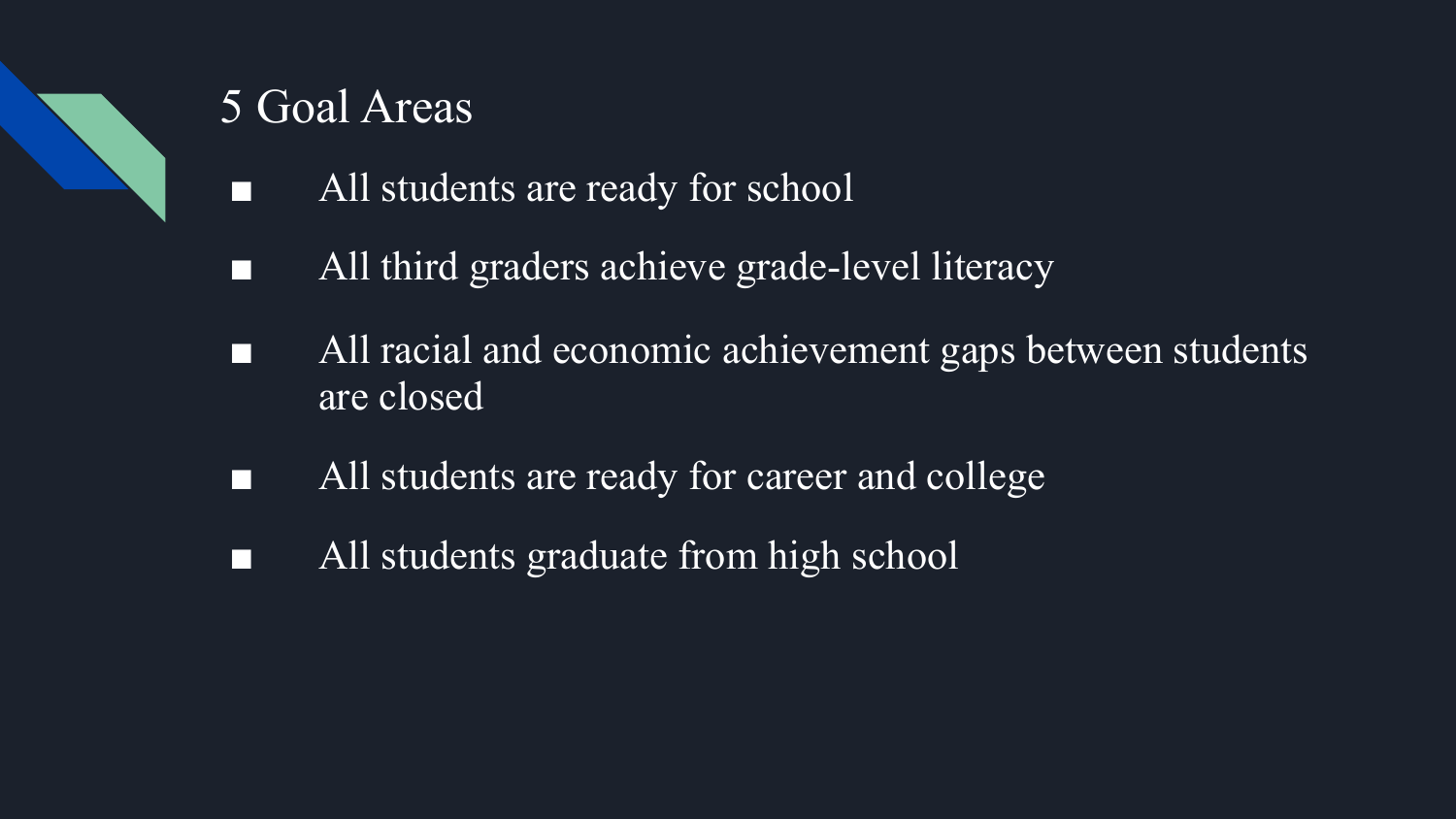## Annual District Timeline

- **September October**  Analyze Data and Review 20-21 Goals (Note: Change in Roosevelt Principal in September)
- **December**  Committee Meeting and Submit WBWF to MDE
- **January**  Stakeholder Meeting
- **February** School Board Report
- **March** - **September**  Monitor Current Plan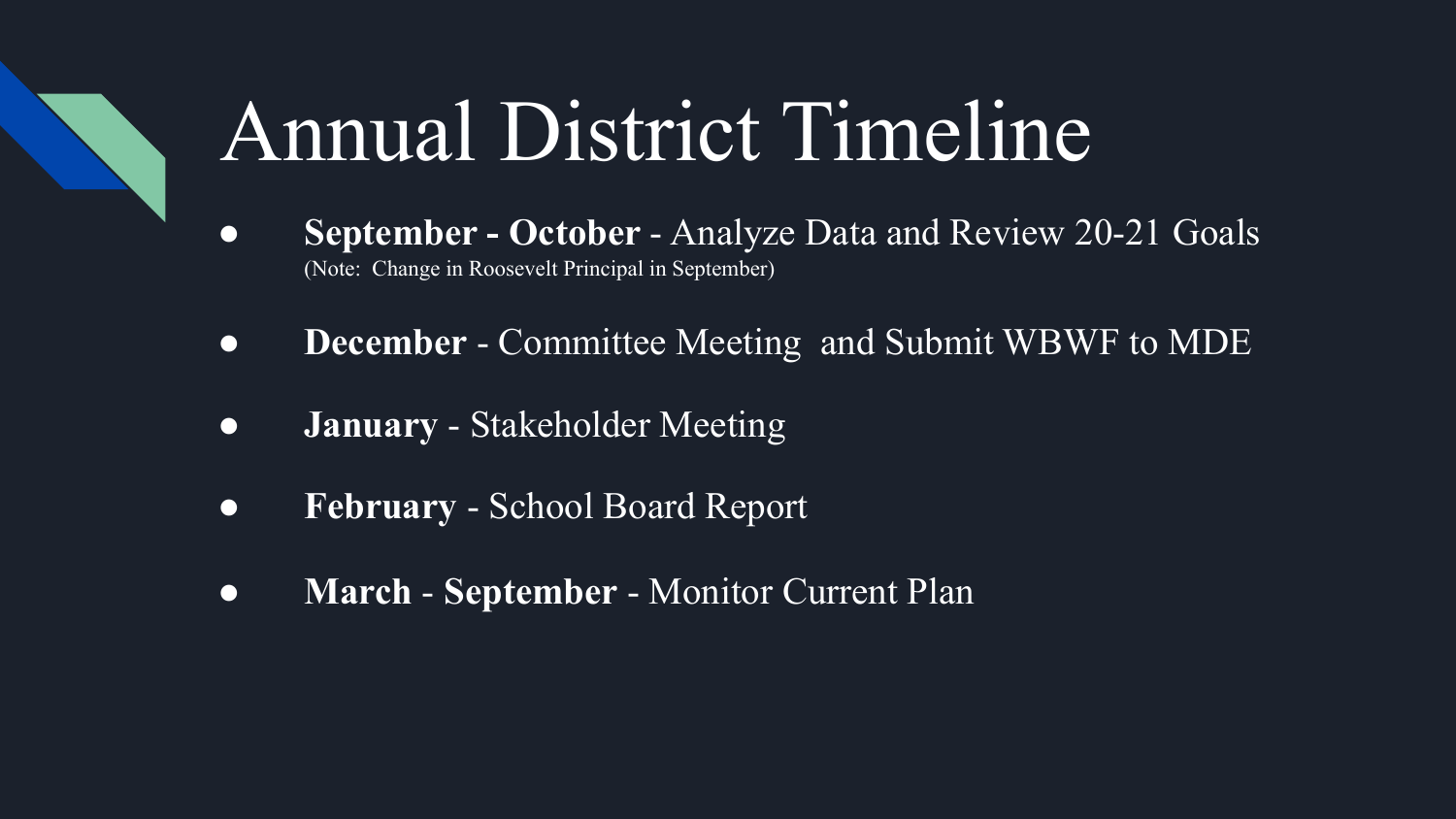### Equitable Access to Excellent Teachers

Rock Ridge maintains data on teachers, including demographic data, number of years experience, professional degrees, licensure areas, and evaluation results

Title I Comparability Report - ensures equitable support for schools with higher populations of students who are eligible for Free and Reduced Lunches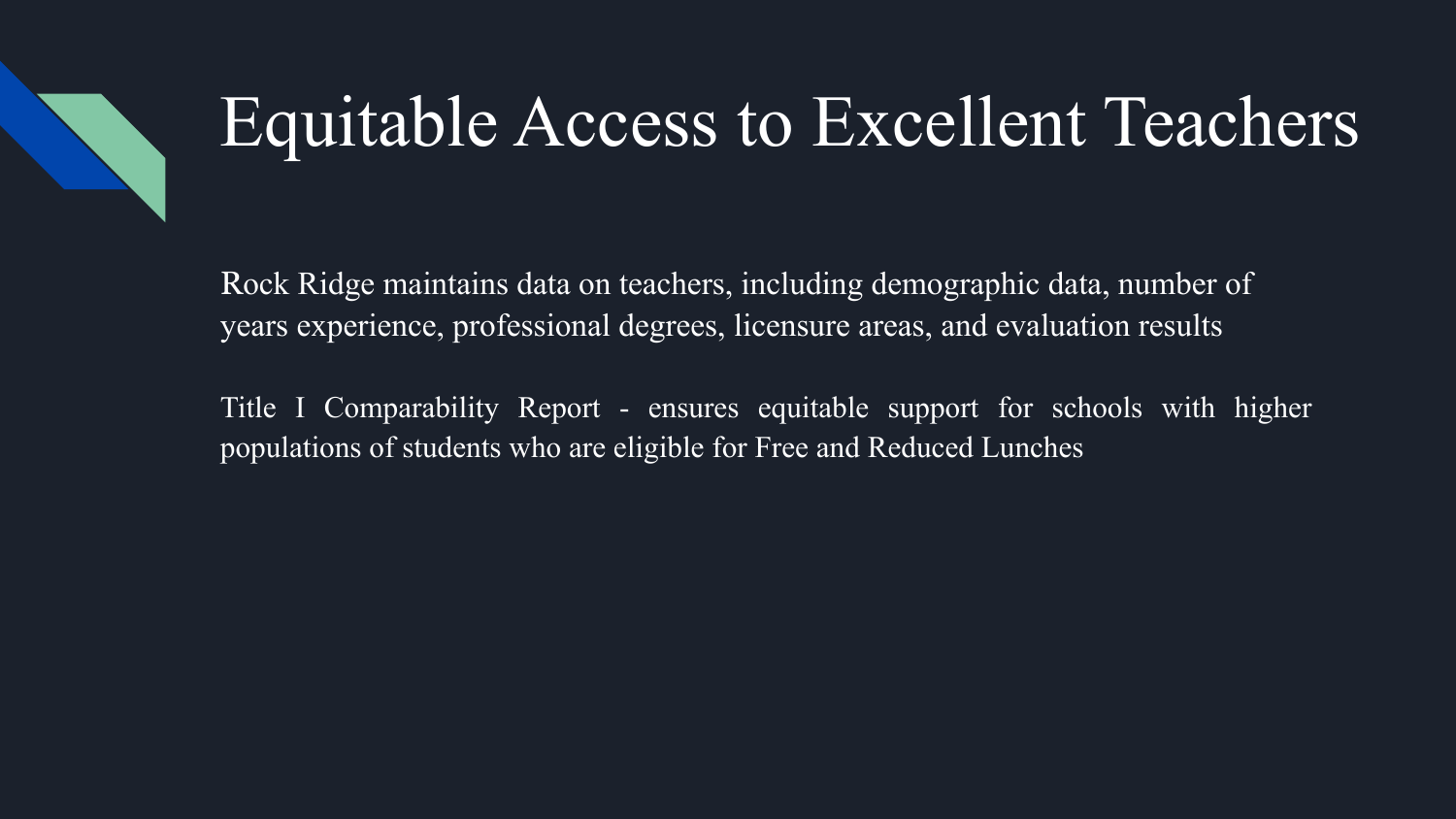

### All Students Ready for School

-Implementation of Check & Connect -Jan 17th Professional Development -Positive Behavior Strategies Training -Grade Level PLC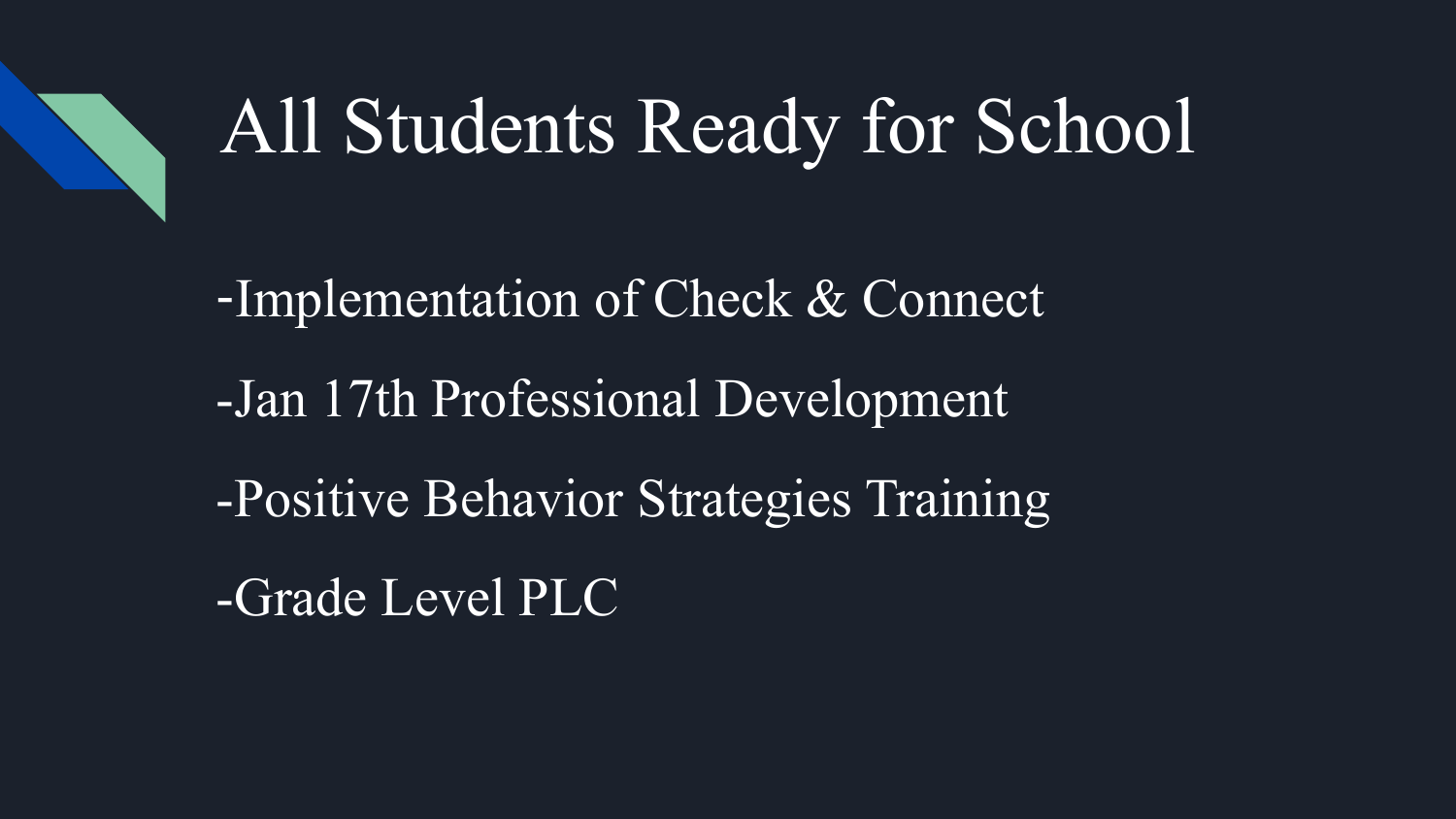### Closing the Achievement Gap

20-21 Goal: Rock Ridge Public Schools will maintain current proficiency rates in MCA Math & Reading.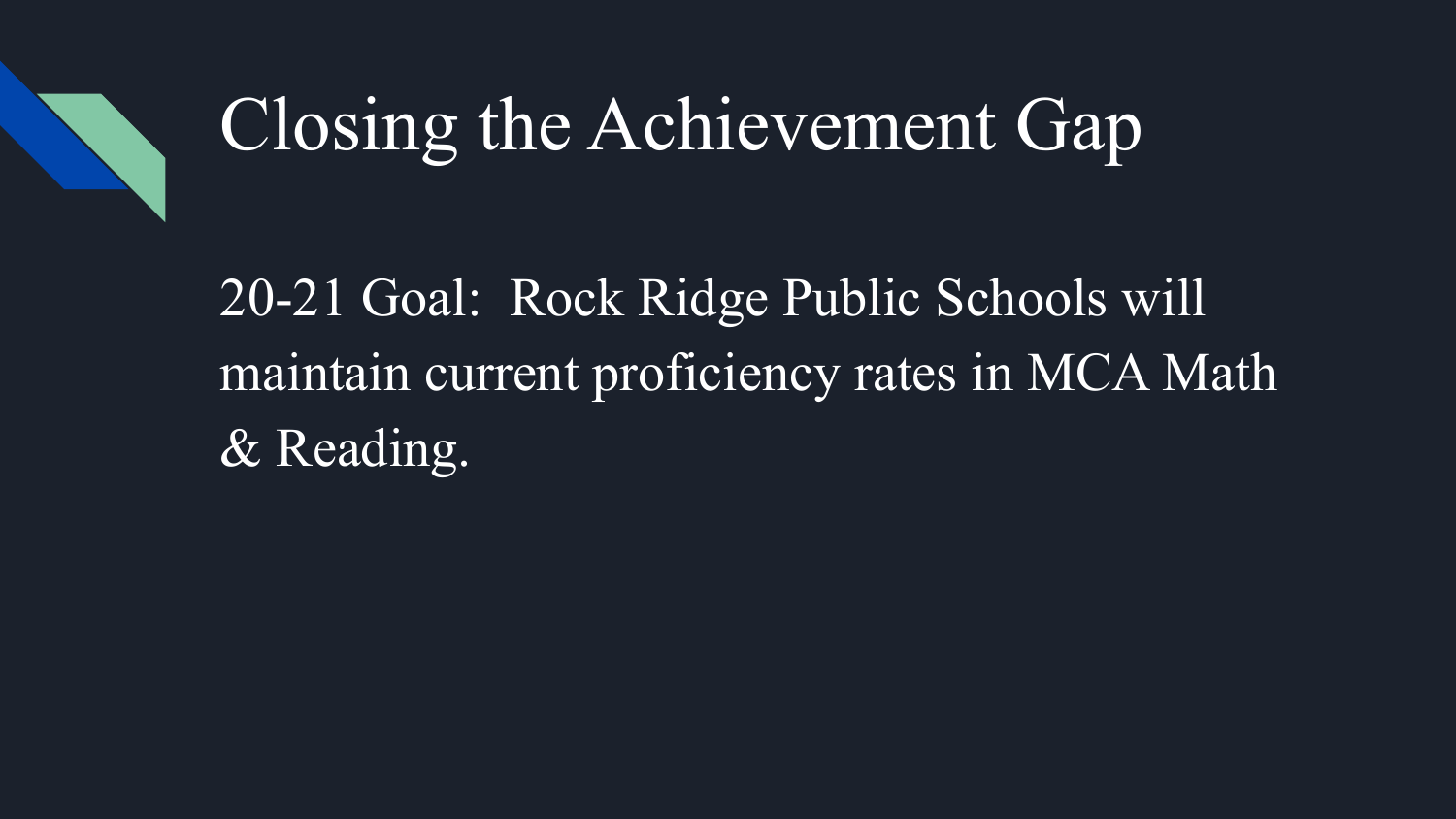### Reading Proficiency

| Grade          | Year      | Rock Ridge | <b>State</b> | Difference |
|----------------|-----------|------------|--------------|------------|
| $\overline{3}$ | $19 - 20$ | 60%        | 54.4%        | $5.6\%$    |
| $\overline{3}$ | $20 - 21$ | 54.8%      | 48.2%        | 6.6%       |
|                |           |            |              |            |
| $\overline{4}$ | $19-20$   | 61%        | 55.9%        | $5.1\%$    |
| $\overline{4}$ | $20 - 21$ | 53.9%      | 49.2%        | 4.7%       |
|                |           |            |              |            |
| 5              | $19-20$   | 71%        | 66.2%        | 4.8%       |
| 5              | $20 - 21$ | 58.7%      | 59.3%        | $-0.6$     |
|                |           |            |              |            |
| 6              | $19 - 20$ | 60%        | 63.2%        | $-3.2\%$   |
| 6              | $20 - 21$ | 52%        | 54.9%        | $-2.9\%$   |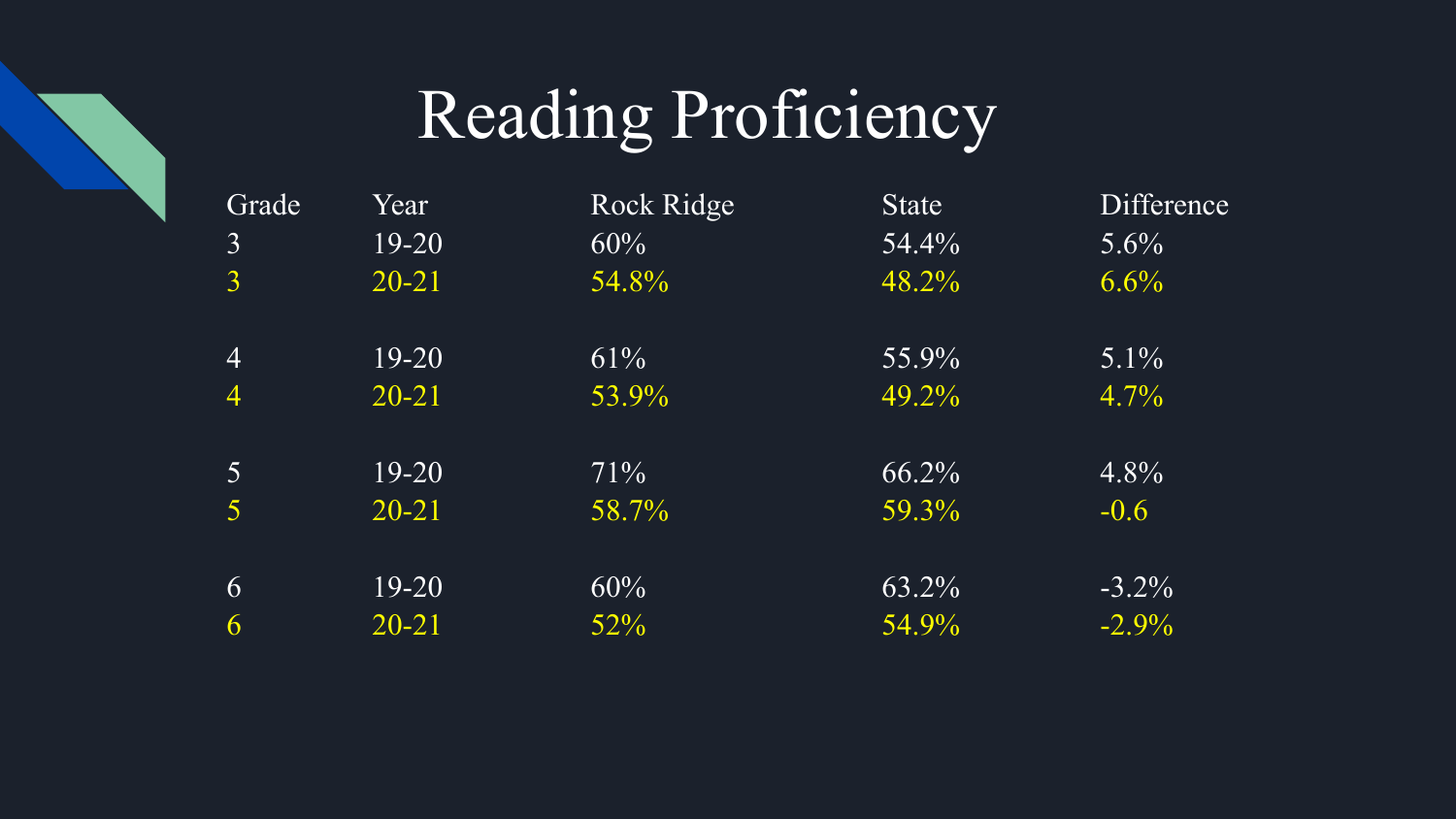### Math Proficiency

| Grade<br>3      | Year<br>$19-20$ | Rock Ridge<br>65% | <b>State</b><br>66.9% | <b>Difference</b><br>$-1.9\%$ |
|-----------------|-----------------|-------------------|-----------------------|-------------------------------|
| 3               | $20 - 21$       | $52.4\%$          | 57%                   | $-4.6%$                       |
| $\overline{4}$  | $19-20$         | 59%               | 64.3%                 | $-5.3\%$                      |
| $\overline{4}$  | $20 - 21$       | 52.7%             | 53.6%                 | $-0.9\%$                      |
| $\vert 5 \vert$ | 19-20           | 45%               | 52.4%                 | $-7.4\%$                      |
| 5               | $20 - 21$       | 29.9%             | 40.9%                 | $-11\%$                       |
| 6               | 19-20           | 43%               | 50.9%                 | $-7.9\%$                      |
| 6               | $20 - 21$       | 32%               | 36.8%                 | $-4.8%$                       |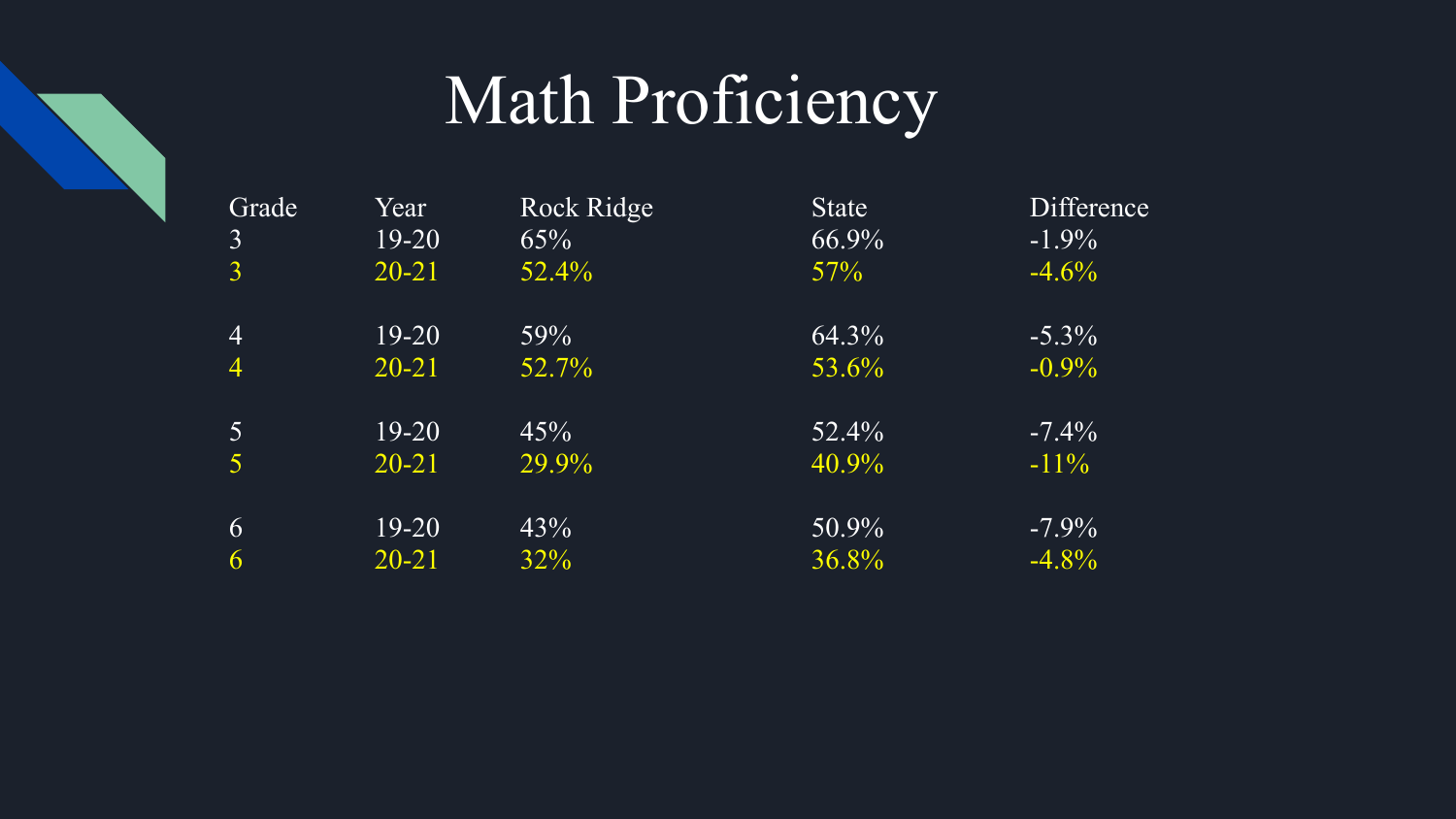

### All Students Ready for School

20-21 Goal: Rock Ridge Public Schools will maintain current Kindergarten Readiness rates.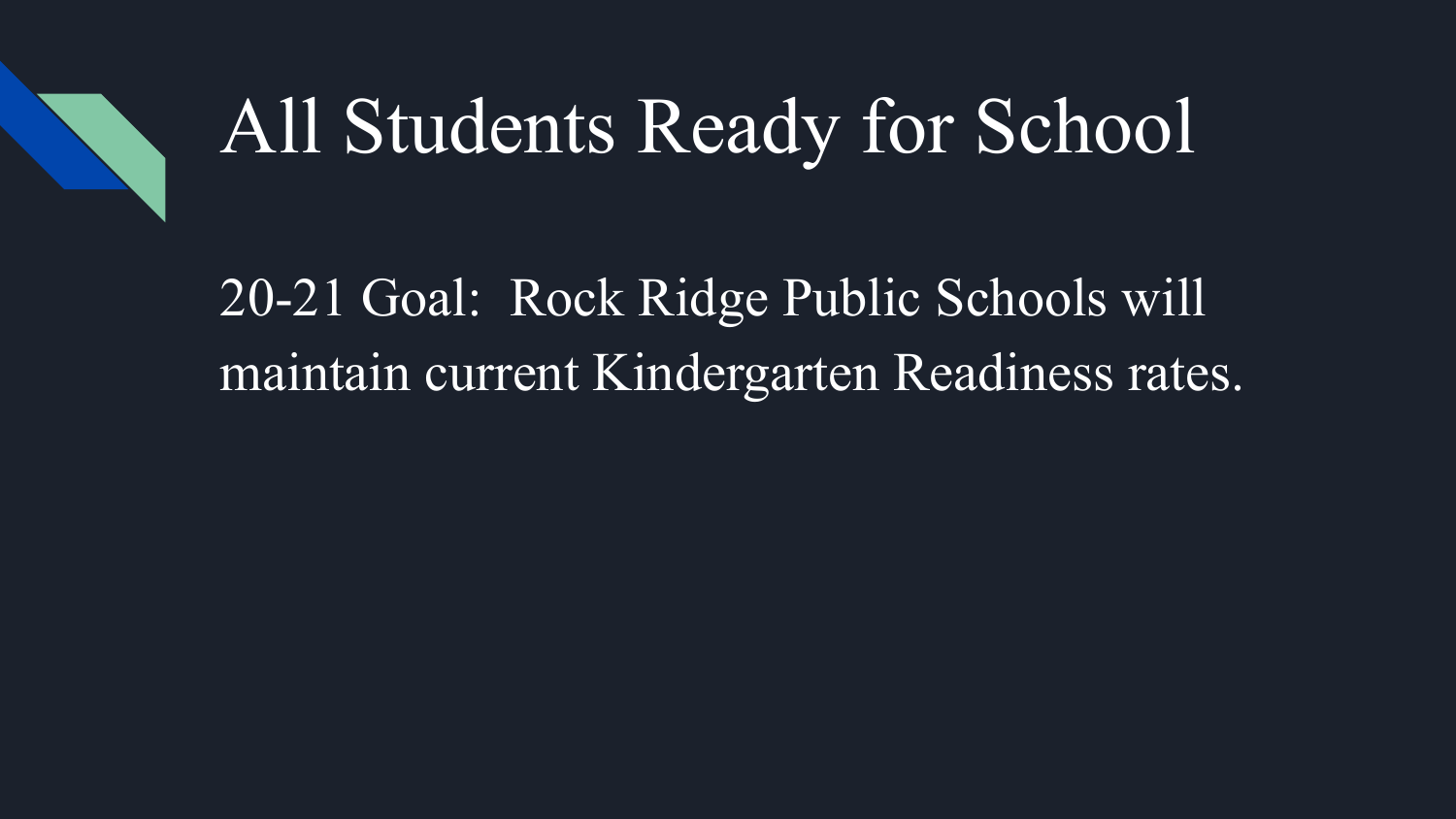

### All Students Ready for School

### Kindergarten Readiness: 20-21

Reading 88% Math 87% Social Emotional Development 74%

#### Kindergarten Readiness: 21-22

Reading 83% Math 93% Social Emotional Development 46%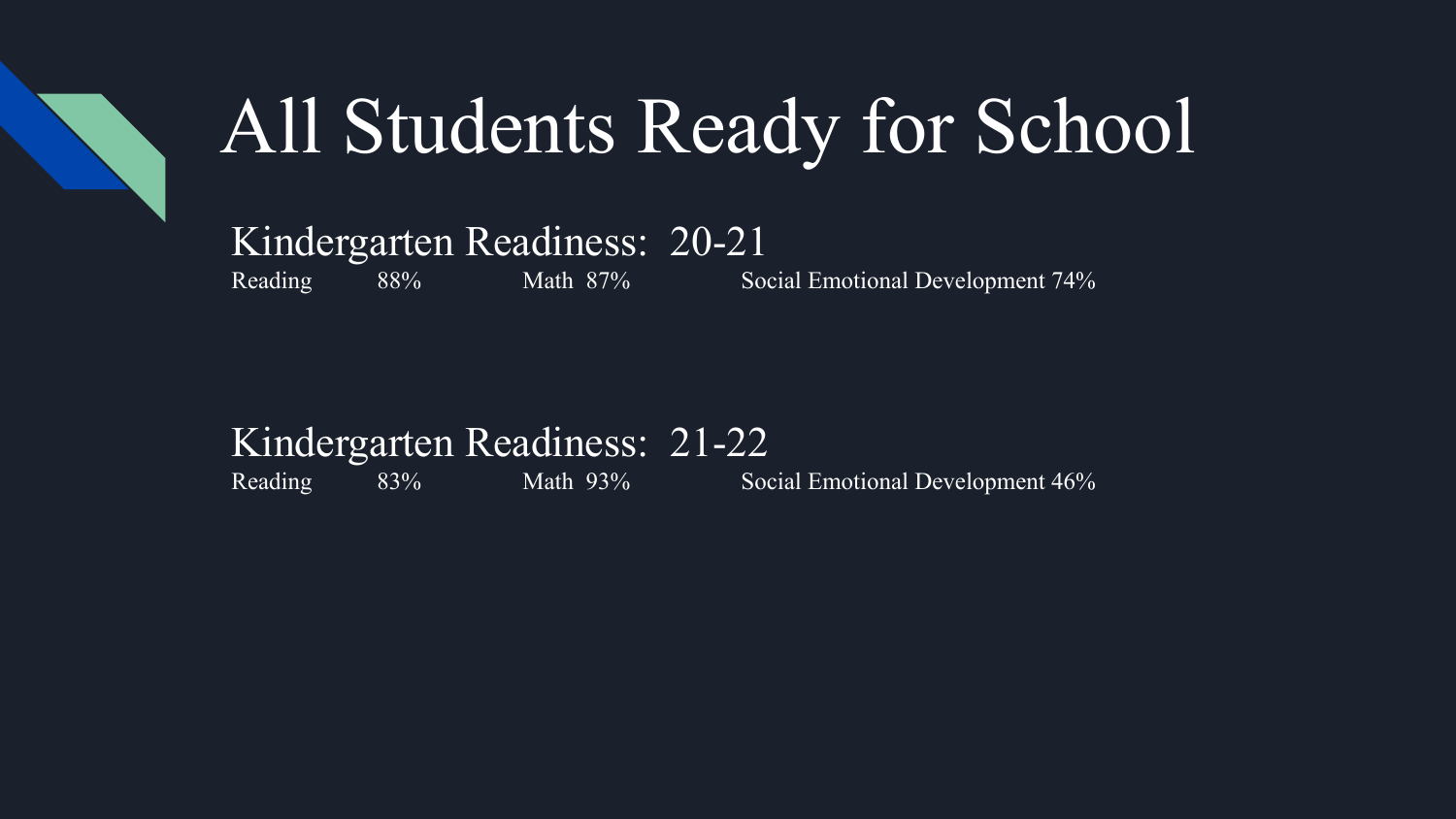

# Read Well by 3rd Grade

| Grade         | Year  | Rock Ridge | <b>State</b> | Difference |
|---------------|-------|------------|--------------|------------|
|               | 19-20 | $60\%$     | $54.4\%$     | $5.6\%$    |
| $\mathcal{R}$ | 20-21 | 54.8%      | 48.2%        | $6.6\%$    |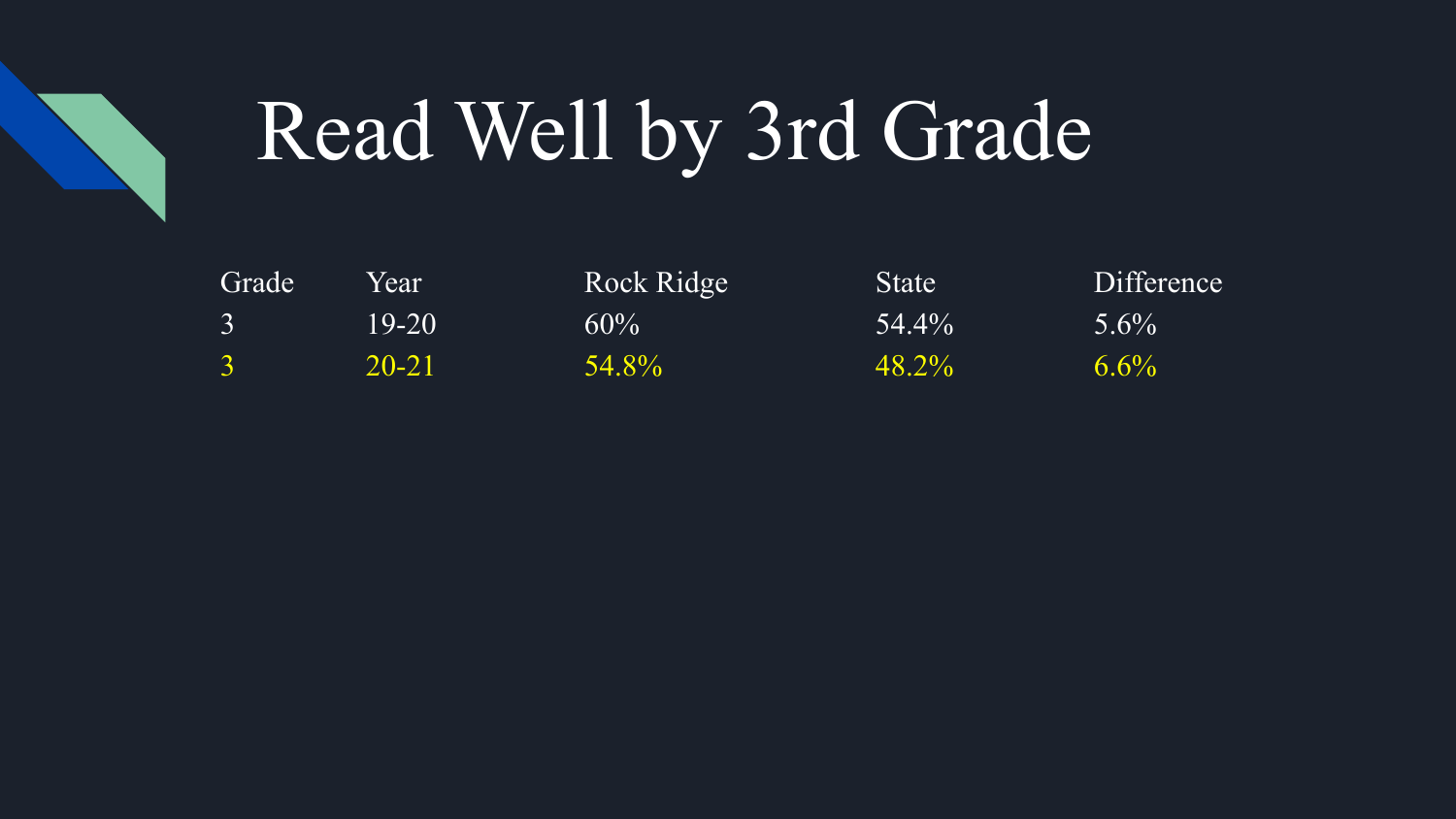# Read Well by 3rd Grade

- Utilize tri-annual benchmark results from the STAR Reading/Early STAR Reading assessments to identify students that are at risk of not meeting their grade level proficiency targets.
- Focus on a multi-tiered system of instruction in all elementary classrooms. Our system includes fluency, phonemic awareness, phonics, reading comprehension, and vocabulary development. This tiered system of delivery is continually evaluated and adjusted by analyzing student assessment data and teacher recommendations.
- Implementation of Check & Connect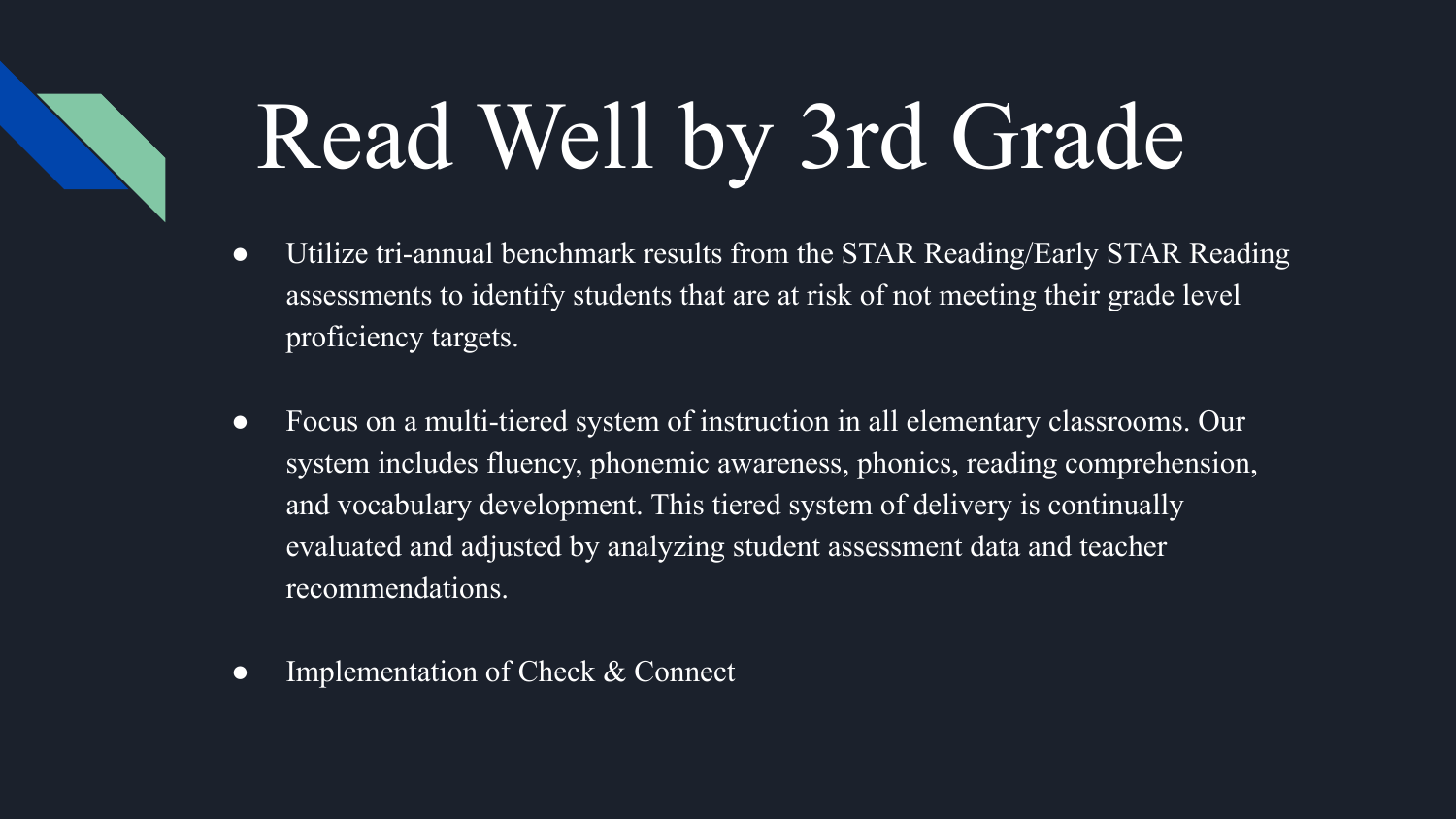## All Students Graduate from HS

Rock Ridge Public School District's graduation rate for 2019.

**92.25%** of students graduated in 2019.

From MDE.

MDE Analytics team informed us that the 2020–2021 graduation data is expected to be released at the end of February/beginning of March 2022.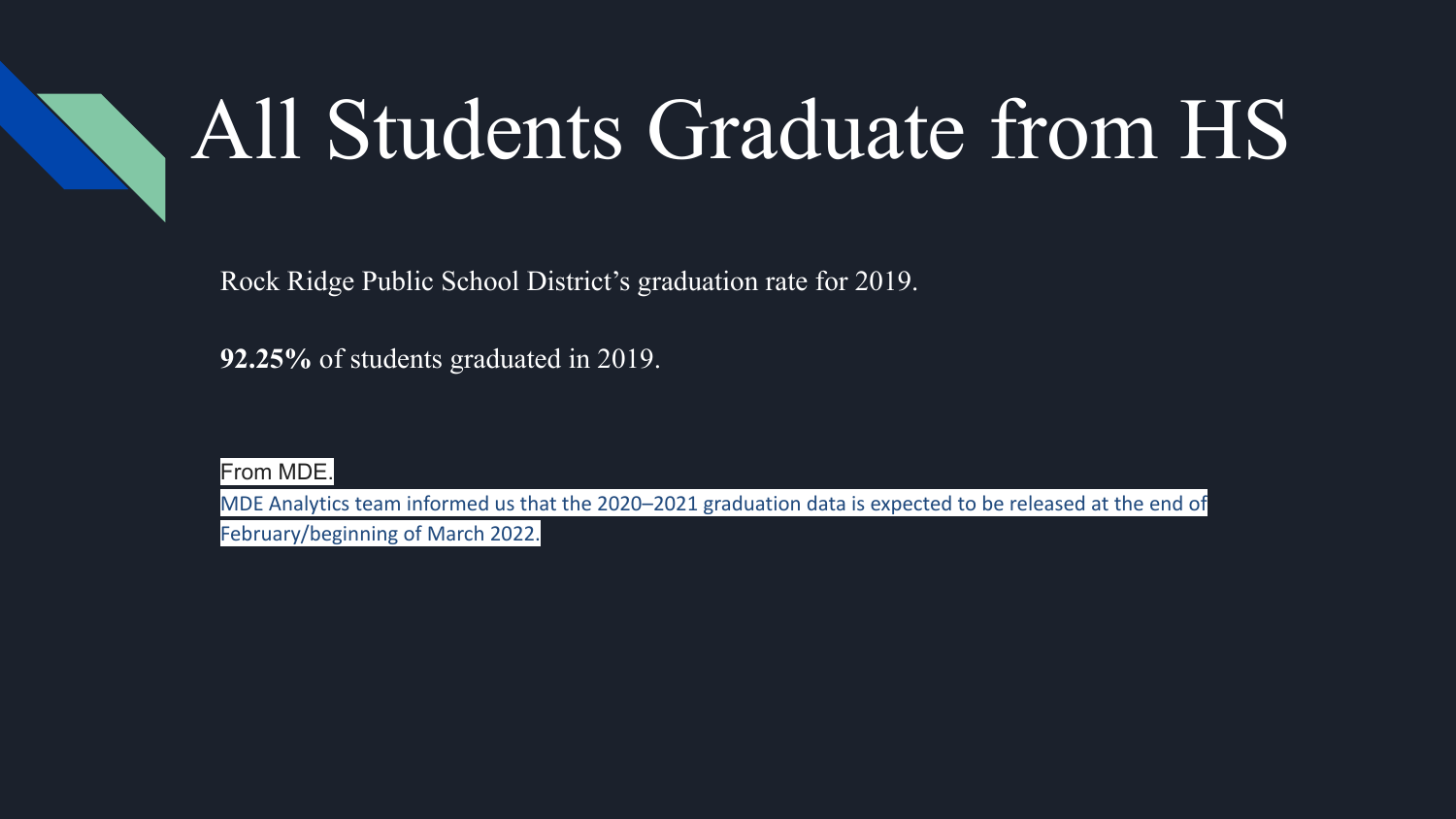# Career & College Ready

20-21 Goal: Rock Ridge Public Schools will maintain current rates of enrollment in college level coursework.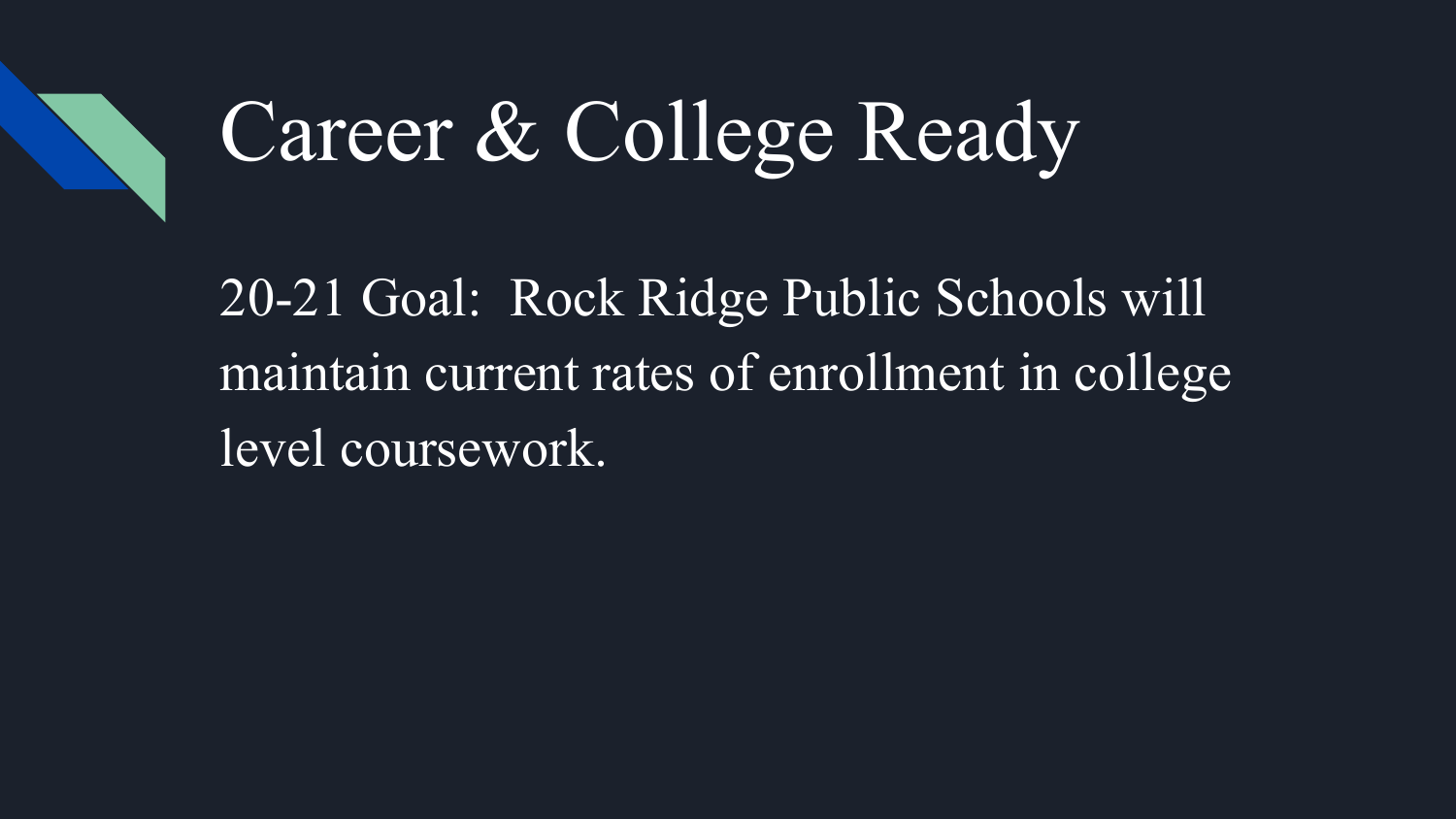# Career & College Ready

#### 2019-2020

|              | Virginia PSEO 18 Students Enrolled in One or More Classes |
|--------------|-----------------------------------------------------------|
| Virginia CIS | 78 Students Enrolled in One or More Classes               |
| Virginia AP  | 63 Students Enrolled in One or More Classes               |

| $2020 - 2021$ |                                                           |
|---------------|-----------------------------------------------------------|
|               | Virginia PSEO 17 Students Enrolled in One or More Classes |
| Virginia CIS  | 43 Students Enrolled in One or More Classes               |
| Virginia AP   | 32 Students Enrolled in One or More Classes               |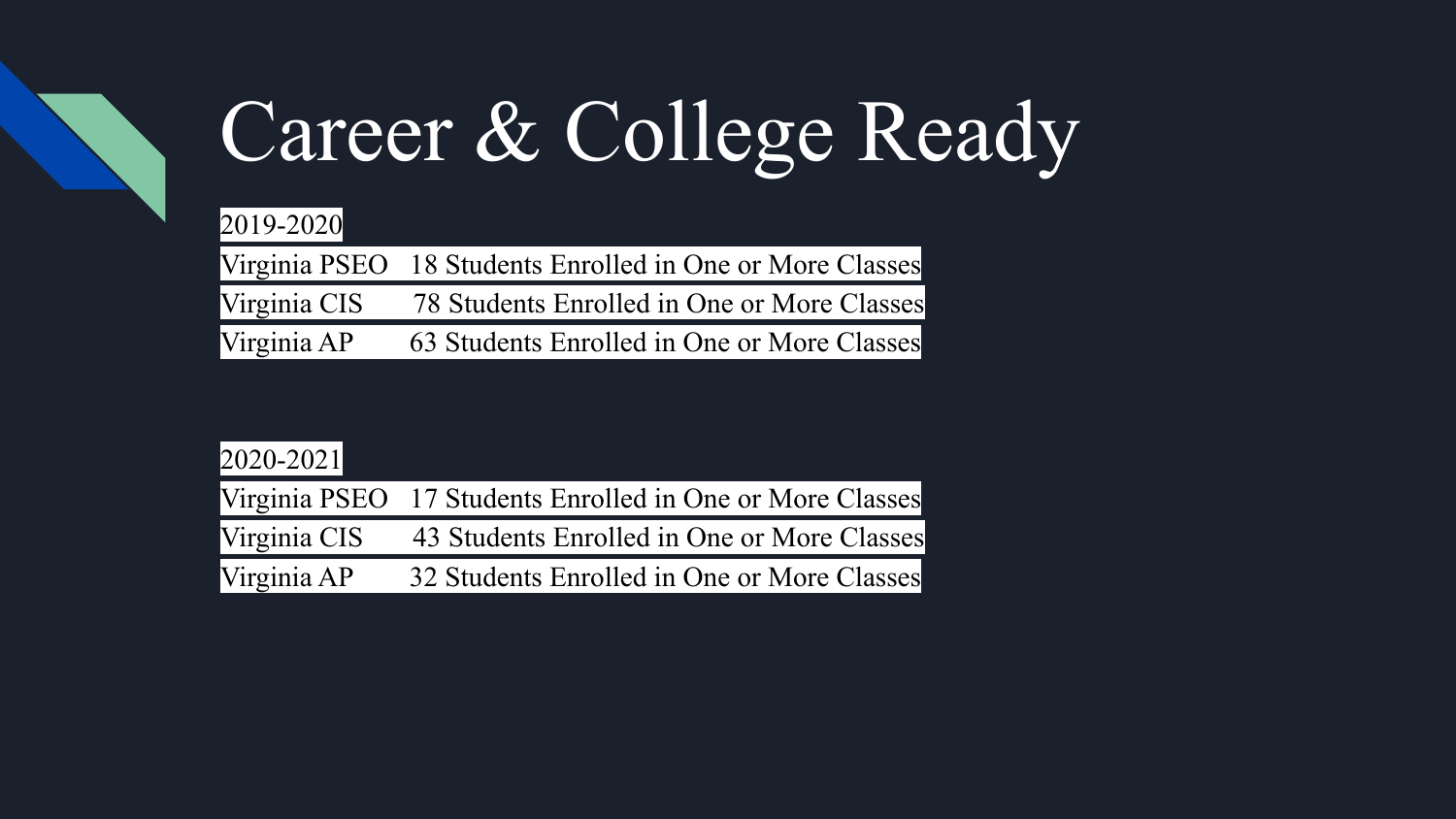# Career & College Ready

#### 2019-2020

Eveleth-Gilbert PSEO 15 Students Enrolled in One or More Classes Eveleth-Gilbert CIS 67 Students Enrolled in One or More Classes

#### 2020-2021

Eveleth-Gilbert PSEO 20 Students Enrolled in One or More Classes Eveleth-Gilbert CIS 34 Students Enrolled in One or More Classes